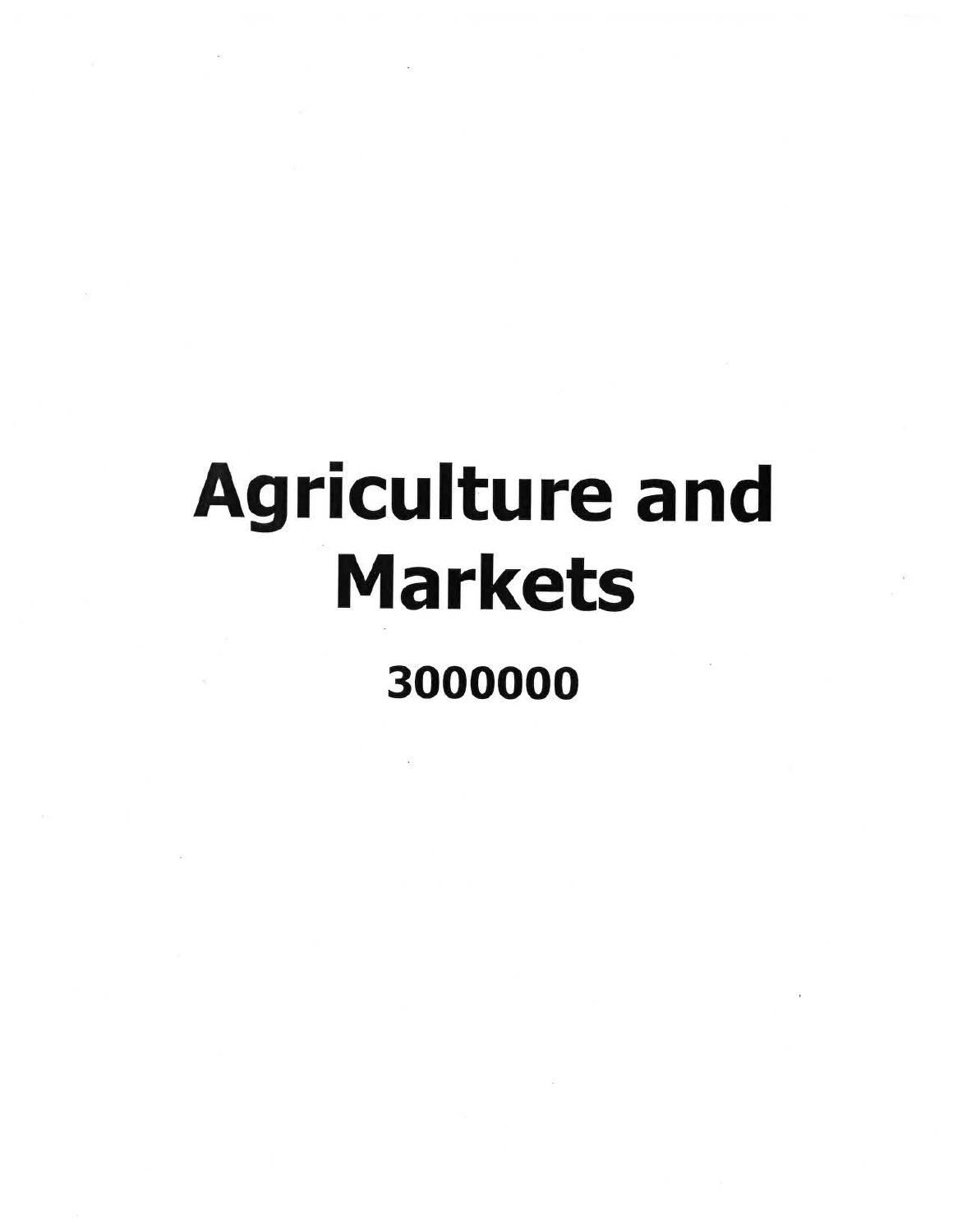Reporting Code: Category Code:

## **State Consultant Services Contractor's Annual Employment Report**

#### **Report Period:** April 1, **2016 to March 31, 2017**

Contracting State Agency Name: NYS Dept of Agri & Markets Agency Code: 0600 Contract Number: C011429 Contract Term: *5/1/2013* to *4/30/2016 3000000* Contractor Name: SGS North America Inc. Contractor Address: 900B Georgia Ave. Suite 1000, Deer Park, TX 77536 Description of Services Being Provided: Analytical Testing Gasoline *1* Diesel Fuels

| Scope of Contract (Choose one that best fits):<br>Analysis ⊠ Evaluation Research Training<br>Data Processing Computer Programming Cother IT consulting<br>Engineering   Architect Services   Surveying  <br>Health Services   Mental Health Services  <br>Accounting $\Box$<br>Auditing Paralegal Legal |                     | Environmental Services<br>Other Consulting |                                      |
|---------------------------------------------------------------------------------------------------------------------------------------------------------------------------------------------------------------------------------------------------------------------------------------------------------|---------------------|--------------------------------------------|--------------------------------------|
| <b>Employment Category</b>                                                                                                                                                                                                                                                                              | Number of Employees | Number of Hours Worked                     | Amount Payable Under<br>the Contract |
| 19-4031.00 - Chemical Technicians                                                                                                                                                                                                                                                                       | 4                   | 10,400                                     | \$634,022.37                         |
| 53-3033.00 - Light Truck or Delivery<br><b>Services Drivers</b>                                                                                                                                                                                                                                         | 2                   | 5,200                                      | 0.00                                 |
|                                                                                                                                                                                                                                                                                                         |                     |                                            |                                      |
| Total this page                                                                                                                                                                                                                                                                                         | 6                   | 15,600                                     | 634,022.37<br>S                      |
| <b>Grand Total</b>                                                                                                                                                                                                                                                                                      | 6                   | 15,600                                     | 634,022.37<br>Ś.                     |

| Name of person who prepared this report: James H. Varner |                       |  |
|----------------------------------------------------------|-----------------------|--|
| Preparer's Signature: Chames HV                          |                       |  |
| Title: Director Contracts                                | Phone #: 281-478-8290 |  |
| Date Prepared: 5/5/2017                                  |                       |  |

Use additional pages if necessary)

Please submit one copy of this form to the following:

NYS Office of the State Comptroller NYS Dept. of Civil Service<br>Bureau of Contracts Alfred E. Smith Office Build 110 State Street. 11<sup>th</sup> Floor Albany, NY 12239 Albany, NY 12236 Attn: Consulting Reporting

Alfred E. Smith Office Building

Page 1 of 1

NYS Dept. of Agriculture & Markets Division of Fiscal Management 1OB Airline Drive Albany, NY 12235

Fax: (518) 474-8030 or (518) 473-8808 Fax: (518) 485-7750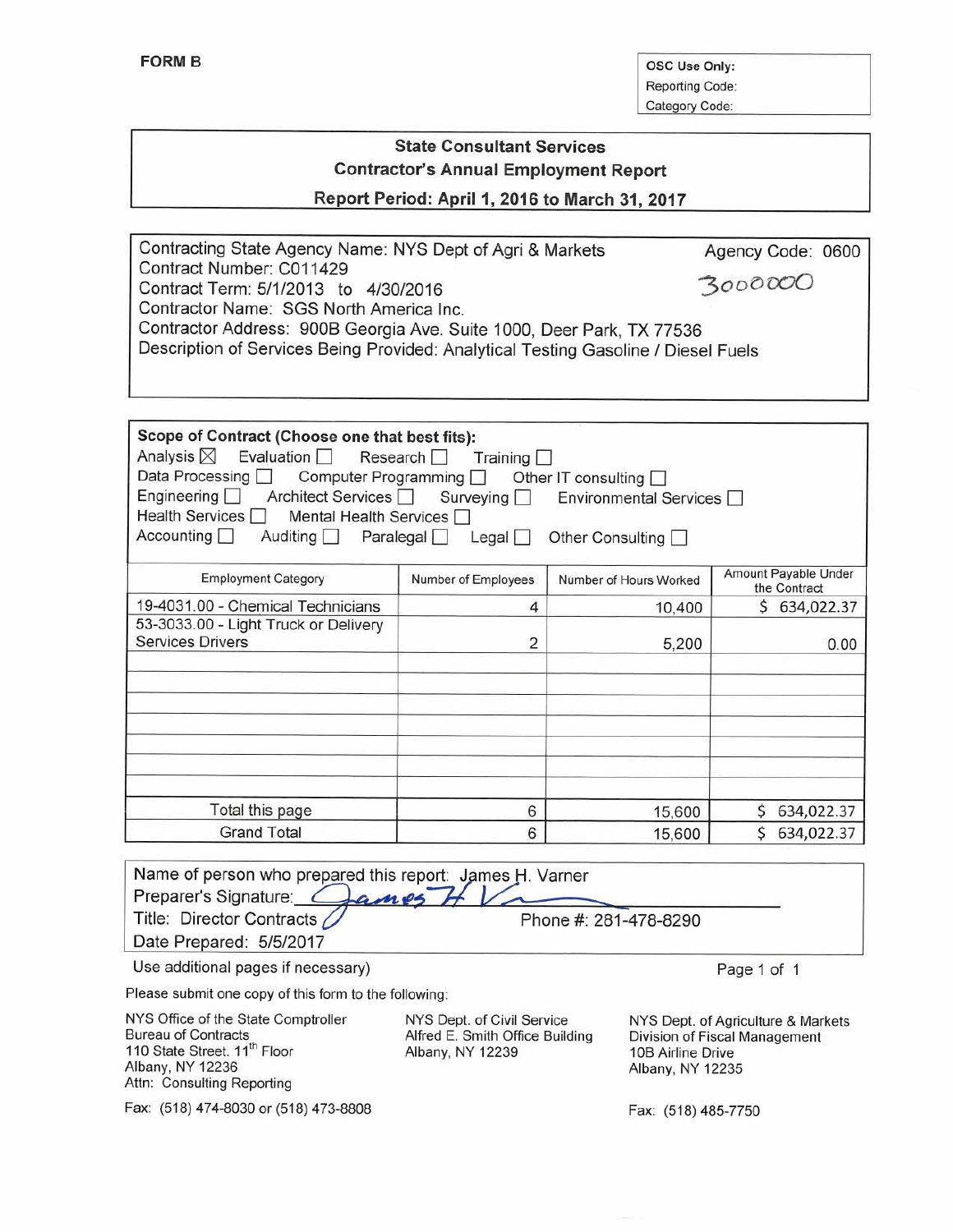FORM B OSC Use Only Reporting Code: Category Code:

#### **State Consultant Services Contractor's Annual Employment Report** Report Period: April 1,  $16$  to March 31, 17

Agency Code: 3000000 Contracting State Agency Name:  $N^{2}PAA$ Contract Number:  $\mathcal{L} \mathcal{O} \mathcal{U} \cap \mathcal{H}$ <br>Contract Term:  $\mathcal{L} \mathcal{U} \mathcal{U} \mathcal{U}$  to  $\mathcal{O}/\mathcal{V} \mathcal{U} \mathcal{U}$ Contractor Name: Farmers, Machet (-coleration de N Contractor Address:  $\frac{1}{2}$ , *Hyl.br.*,  $\frac{1}{2}$ ,  $\frac{1}{2}$ ,  $\frac{1}{2}$ ,  $\frac{1}{2}$ ,  $\frac{1}{2}$ ,  $\frac{1}{2}$ ,  $\frac{1}{2}$ ,  $\frac{1}{2}$ ,  $\frac{1}{2}$ ,  $\frac{1}{2}$ ,  $\frac{1}{2}$ ,  $\frac{1}{2}$ ,  $\frac{1}{2}$ ,  $\frac{1}{2}$ ,  $\frac{1}{2}$ ,  $\frac{1}{2}$ ,  $\frac{$ s Being provided:<br>SNAP services for farmers markets + armens

| Scope of Contract (Choose one that best fits):<br>Analysis <sup>[1]</sup><br>Evaluation $\Box$<br>Data Processing<br>Engineering $\Box$<br>Architect Services<br><b>Health Services</b><br><b>Mental Health Services</b><br>Accounting<br>Auditing <b>N</b> | Training $\boxtimes$<br>Res <sub>earch</sub><br>Computer Programming<br>Surveying<br>Paralegal<br>Legal | Other IT consulting [<br>Environmental Services<br>Other Consulting |                                                                     |
|-------------------------------------------------------------------------------------------------------------------------------------------------------------------------------------------------------------------------------------------------------------|---------------------------------------------------------------------------------------------------------|---------------------------------------------------------------------|---------------------------------------------------------------------|
| <b>Employment Category</b>                                                                                                                                                                                                                                  | <b>Number of Employees</b>                                                                              | Number of Hours Worked                                              | Amount Payable Under                                                |
| $11 - 1011.00$                                                                                                                                                                                                                                              |                                                                                                         | 1500                                                                | the Contract<br>5000                                                |
|                                                                                                                                                                                                                                                             |                                                                                                         |                                                                     |                                                                     |
| Total this page                                                                                                                                                                                                                                             | 0                                                                                                       | 0                                                                   | \$0.00                                                              |
| <b>Grand Total</b>                                                                                                                                                                                                                                          |                                                                                                         | 1500                                                                | 60,000                                                              |
| Name of person who prepared this report:<br>Preparer's Signature: Nelle<br>Title: Executive Director<br>Date Prepared: 5 ILZIIG<br>Use additional pages if necessary)                                                                                       |                                                                                                         | Diane VEggeo<br>Phone #: $3.5 - 400 - 1447$                         | $($ Page $/$<br>of                                                  |
| Please submit one copy of this form to the following:                                                                                                                                                                                                       |                                                                                                         |                                                                     |                                                                     |
| NYS Office of the State Comptroller<br><b>Bureau of Contracts</b><br>110 State Street. 11 <sup>th</sup> Floor<br>Albany, NY 12236                                                                                                                           | NYS Dept. of Civil Service<br>Alfred E. Smith Office Building<br>Albany, NY 12239                       | 10B Airline Drive<br>Albany, NY 12235                               | NYS Dept. of Agriculture & Markets<br>Division of Fiscal Management |

Fax: (518)474-8030 or (518) 473-8808 Fax: (518) 485-7750

Attn: Consulting Reporting

 $\sim$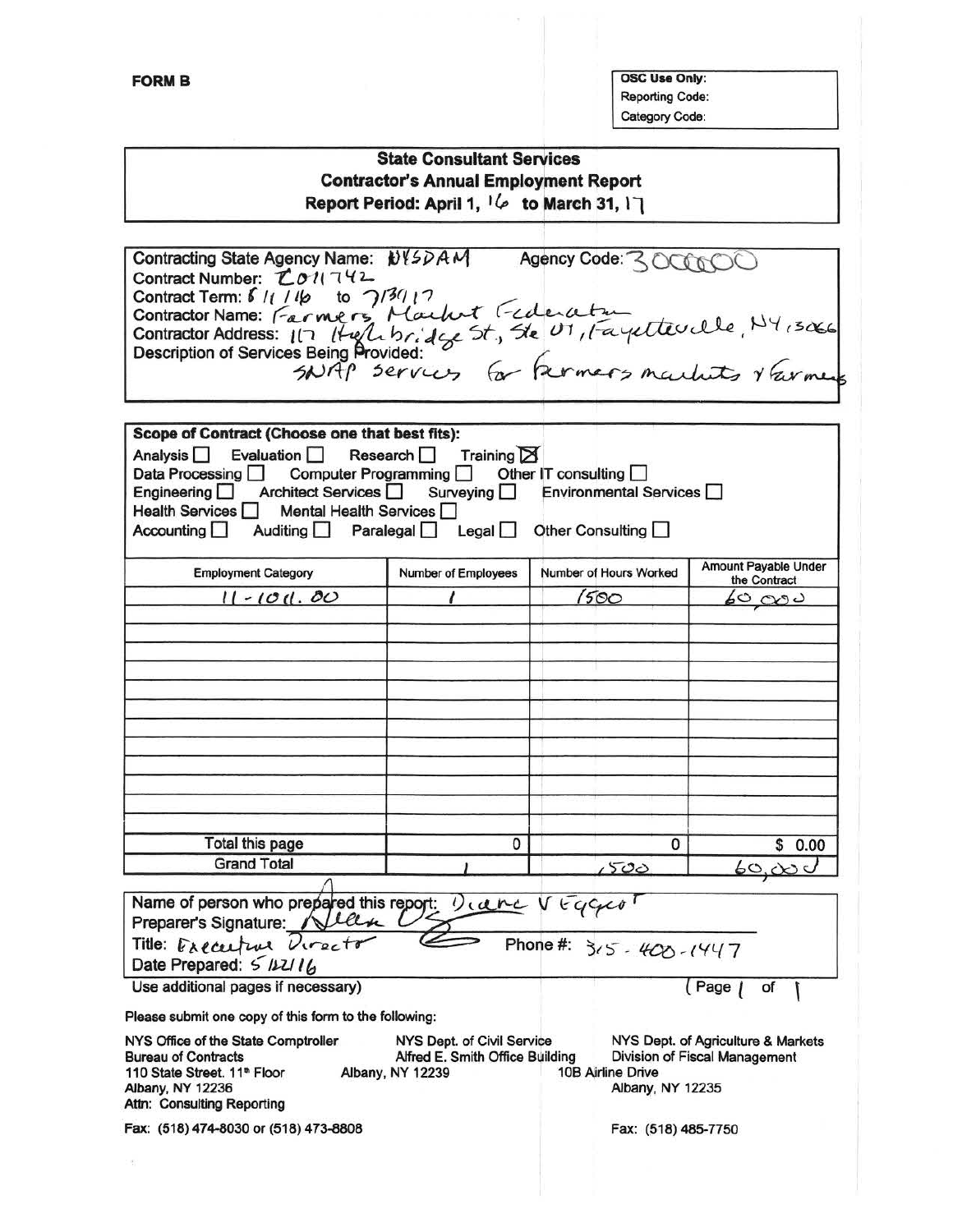**FORM B** 

OSC Use Only: Reporting Code: Category Code:

## **State Consultant Services Contractor's Annual Employment Report**

Report Period: April 1, 2016 to March 31, 2017

Contracting State Agency Name: NXXXXXIXXXXXXXXXXXXXXXXXXXXXXXXXXX **Agriculture and Markets** 3000000 Agency Code: Contract Number: C011749 Contract Term: 05/01/2016 to 04/31/2021 Contractor Name: Monroe County Soil & Water Conservation District (MCSWCD) Contractor Address: 145 Paul Road, Building #5 Description of Services Being Provided: Watershed Agricultural Coordinator for the Genesee **River Basin** Scope of Contract (Choose one that best fits): . Training  $\Box$ Evaluation  $\Box$ Research  $\Box$ Analysis  $\Box$ Other IT consulting  $\square$ Computer Programming  $\square$ Data Processing  $\square$ Environmental Services  $box$ Architect Services □ Surveying  $\square$ Engineering  $\Box$ Mental Health Services [ Health Services  $\Box$ Other Consulting [ Legal ⊡ Paralegal  $\Box$ Accounting  $\square$ Auditing  $\Box$ Arnount Payable Under Number of Hours Worked Number of Employees Employment Category the Contract 11-9121.00 - Natural Sciences \$0.00 0 0 Managers \$0.00 0  $\sigma$ Interns  $$0.00$  $\mathbf 0$  $\mathbf{O}$ Total this page \$0.00 0  $\overline{O}$ **Grand Total** 

Name of person who prepared this report: Kelly Emerick KNQ N Preparer's Signature: 10000 Phone #: (585) 753-7380 **Title: Executive Director** Date Prepared: 04/24/2017 Page 1 of 1 Use additional pages if necessary)

Please submit one copy of this form to the following:

NYS Office of the State Comptroller **Bureau of Contracts** 110 State Street. 11th Floor Albany, NY 12236 Attn: Consulting Reporting

NYS Dept. of Civil Service Alfred E. Smith Office Building Albany, NY 12239

NYS Dept. of Agriculture & Markets Division of Fiscal Management

10B Airline Drive Albany, NY 12235

Fax: (518) 485-7750

Fax: (518) 474-8030 or (518) 473-8808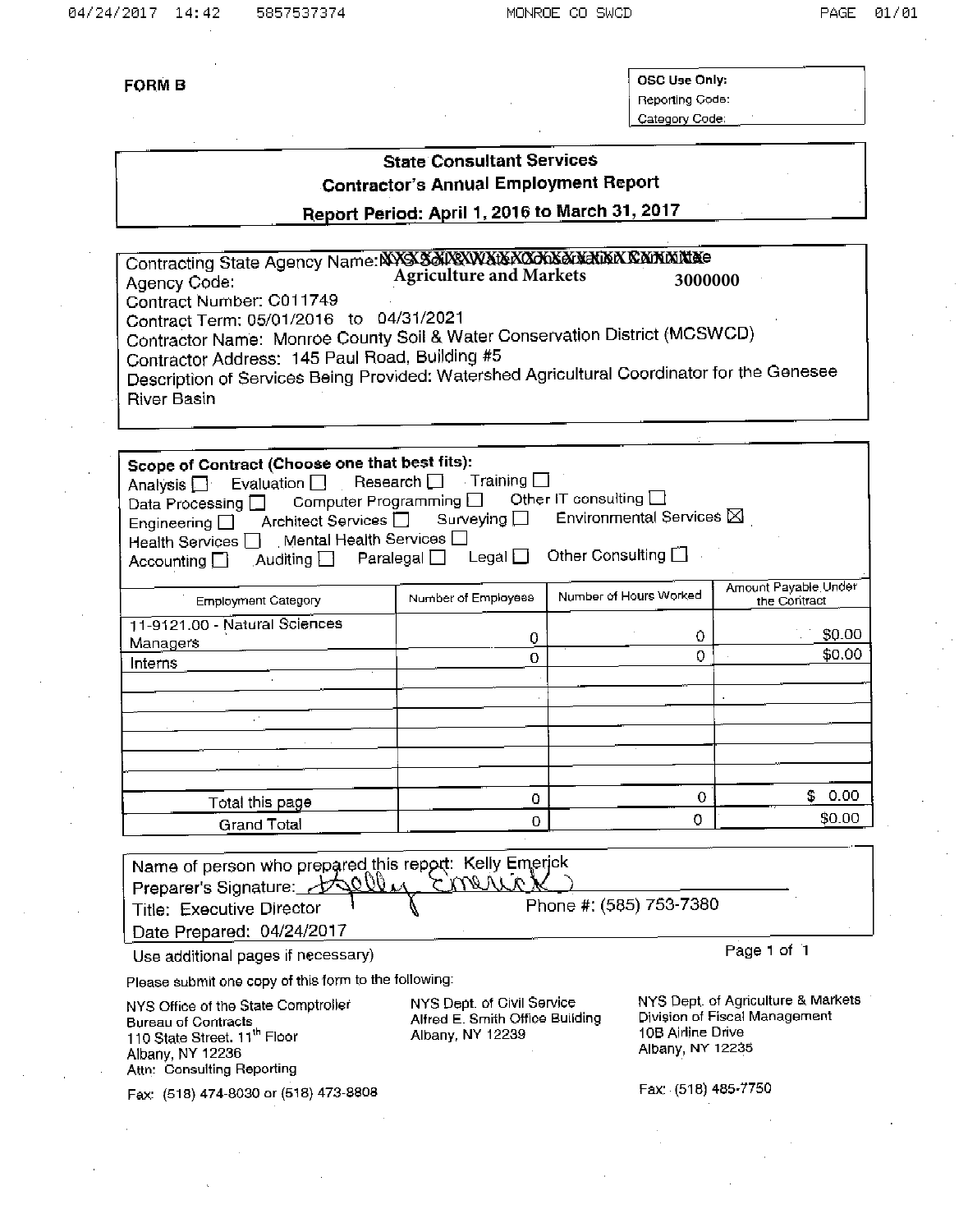**FORM B** 

osc Use Only: Reporting Code: Category Code:

..------------~

# State Consultant Services Contractor's Annual Employment Report

Report Period: April 1,2016 to March 31, 2017

Contracting State Agency Name: NYSDAM Agency Code: 3000000 Contract Number: C011752 Contract Term<sub>10</sub> /<sub>1</sub> /<sub>2016</sub> to 9 *80*/2017 Contractor Name: Cortland County Soil and Water Conservation District Contractor Address: 100 Grange Place, Room 202 Cortland NY 13045 Description of Services Being Provided: Outreach, Education, Communicati

| Analysis <sup>[1]</sup><br>Evaluation $\square$<br>Data Processing C Computer Programming C Other IT consulting C<br>Engineering Architect Services Surveying<br>Health Services <sub>1</sub><br>Mental Health Services O<br>Accounting $\square$ | Research $\Box$ Training $\Box$ x<br>Auditing Paralegal   Legal   Other Consulting | Environmental Services [ |                                      |
|---------------------------------------------------------------------------------------------------------------------------------------------------------------------------------------------------------------------------------------------------|------------------------------------------------------------------------------------|--------------------------|--------------------------------------|
| <b>Employment Category</b>                                                                                                                                                                                                                        | Number of Employees                                                                | Number of Hours Worked   | Amount Payable Under<br>the Contract |
| Resource Conservationist                                                                                                                                                                                                                          | $\cap$                                                                             |                          | $\Omega$                             |
|                                                                                                                                                                                                                                                   |                                                                                    |                          |                                      |
|                                                                                                                                                                                                                                                   |                                                                                    |                          |                                      |
|                                                                                                                                                                                                                                                   |                                                                                    |                          |                                      |
|                                                                                                                                                                                                                                                   |                                                                                    |                          |                                      |
|                                                                                                                                                                                                                                                   |                                                                                    |                          |                                      |
| Total this page                                                                                                                                                                                                                                   | $\Omega$                                                                           | 0                        | \$<br>0.00                           |
| <b>Grand Total</b>                                                                                                                                                                                                                                |                                                                                    |                          |                                      |

| Traffle of person write prepared this report.         |                    |  |
|-------------------------------------------------------|--------------------|--|
| Preparer's Signature: Aubour<br>Never                 | $607 - 756 - 5991$ |  |
| Title:                                                | Phone #:           |  |
| Date Prepared: 5/2/2017                               |                    |  |
| Use additional pages if necessary)                    | Page<br>οf         |  |
| Please submit one copy of this form to the following: |                    |  |

NYS Office of the State Comptroller NYS Dept. of Civil Service Bureau of Contracts<br>
110 State Street. 11<sup>th</sup> Floor Albany, NY 12239 Albany, NY 12236 Attn: Consulting Reporting

Alfred E. Smith Office Building

NYS Dept. of Agriculture & Markets Division of Fiscal Management 10B Airline Drive Albany, NY 12235

 $F = \frac{1}{2}$   $F \times 0$   $F \times 1$   $F \times 0$   $F \times 0$   $F \times 0$   $F \times 0$   $F \times 0$ 

 $F$ - $\cdots$  (FAO) JOE 77EO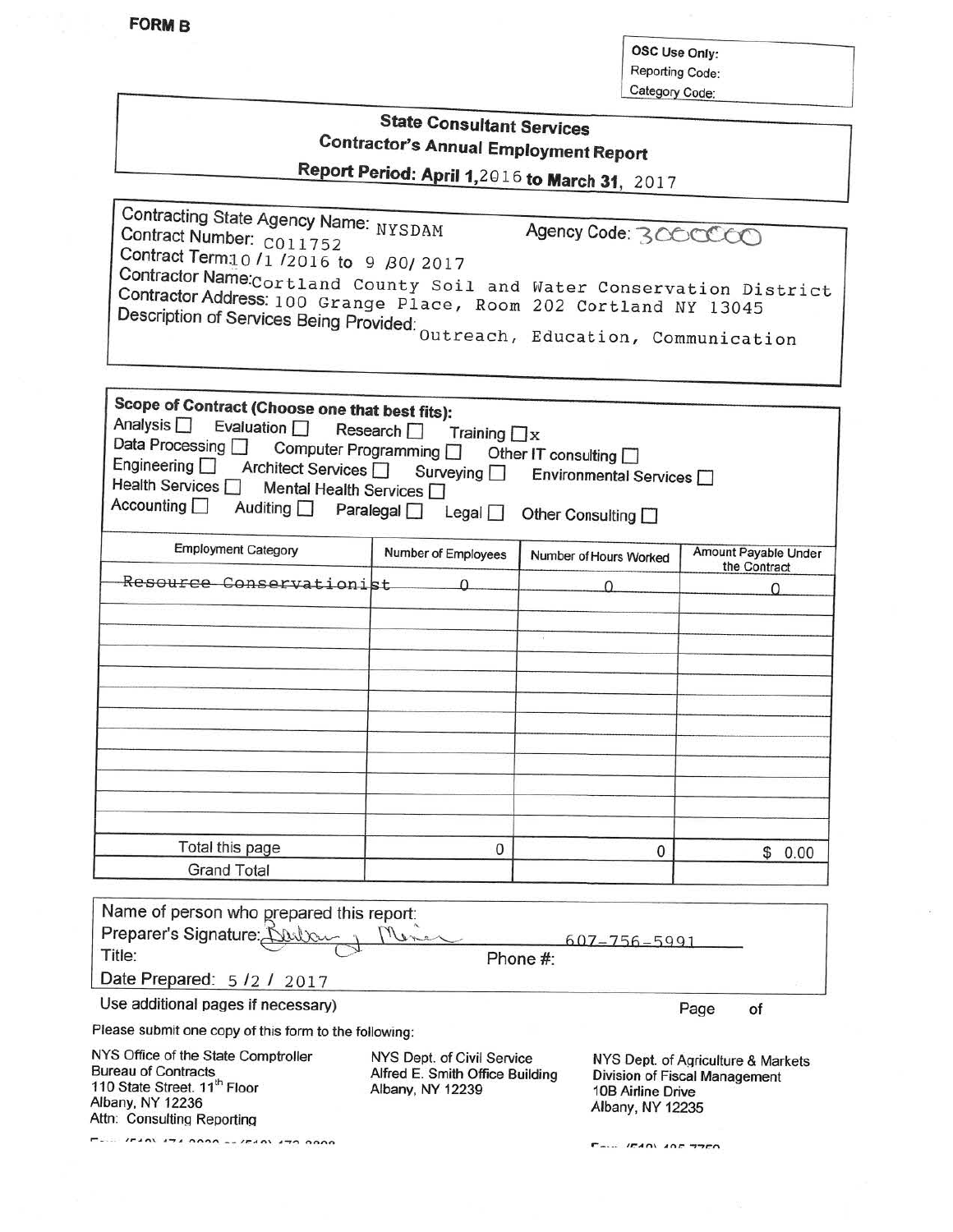May. 4. 2017 1:09PM

**FORM B** 

No. 1923 P.  $2/2$ 

OSC Use Only: Reporting Code: Category Code:

## **State Consultant Services Contractor's Annual Employment Report**

Report Period: April 1, 2016 to March 31, 2017

Contracting State Agency Name: New York State Department of Agriculture and Markets Agency Code: AGM01 -300000

Contract Number: C011772 Contract Term: 11/01/2016 to 10/31/2017 Contractor Name: MicroPact Global, Inc. Contractor Address: 3400 Players Club Parkway, Suite 100, Memphis, TN 38125 Description of Services Being Provided: Software Maintenance & Support

| Scope of Contract (Choose one that best fits):<br>Analysis   Evaluation   Research   Training  <br>Data Processing $\boxtimes$ Computer Programming $\Box$ Other IT consulting $\Box$<br>Engineering □ Architect Services □ Surveying □<br>Environmental Services $\Box$<br>Health Services □ Mental Health Services □<br>Accounting $\square$<br>Auditing □ Paralegal □ Legal □<br>Other Consulting □ |                     |                        |                                      |  |
|--------------------------------------------------------------------------------------------------------------------------------------------------------------------------------------------------------------------------------------------------------------------------------------------------------------------------------------------------------------------------------------------------------|---------------------|------------------------|--------------------------------------|--|
| <b>Employment Category</b>                                                                                                                                                                                                                                                                                                                                                                             | Number of Employees | Number of Hours Worked | Amount Payable Under<br>the Contract |  |
| Computer Programmers                                                                                                                                                                                                                                                                                                                                                                                   |                     | 502                    | \$87,740.00                          |  |
|                                                                                                                                                                                                                                                                                                                                                                                                        |                     |                        |                                      |  |
|                                                                                                                                                                                                                                                                                                                                                                                                        |                     |                        |                                      |  |
|                                                                                                                                                                                                                                                                                                                                                                                                        |                     |                        |                                      |  |
|                                                                                                                                                                                                                                                                                                                                                                                                        |                     |                        |                                      |  |
|                                                                                                                                                                                                                                                                                                                                                                                                        |                     |                        |                                      |  |
|                                                                                                                                                                                                                                                                                                                                                                                                        |                     |                        |                                      |  |
|                                                                                                                                                                                                                                                                                                                                                                                                        |                     |                        |                                      |  |
|                                                                                                                                                                                                                                                                                                                                                                                                        |                     |                        |                                      |  |
|                                                                                                                                                                                                                                                                                                                                                                                                        |                     |                        |                                      |  |
|                                                                                                                                                                                                                                                                                                                                                                                                        |                     |                        |                                      |  |
| Total this page                                                                                                                                                                                                                                                                                                                                                                                        |                     | 502                    | \$87,740.00                          |  |
| Grand Total                                                                                                                                                                                                                                                                                                                                                                                            |                     | 502                    | \$87,740.00                          |  |

| Name of person who prepared this report: Karen M. Edelen |                       |
|----------------------------------------------------------|-----------------------|
| Preparer's Signature: Bay M. Edeller                     |                       |
| Title: State Contracts Manager                           | Phone #: 314-744-7317 |
| Date Prepared: 05/03/2017                                |                       |
| Use additional pages if necessary)                       | Page 1 of 1           |

Please submit one copy of this form to the following:

NYS Office of the State Comptroller Bureau of Contracts 110 State Street. 11<sup>th</sup> Floor Albany, NY 12236 Attn: Consulting Reporting

NYS Dept. of Civil Service Alfred E. Smith Office Building Albany, NY 12239

NYS Dept. of Agriculture & Markets Division of Fiscal Management 10B Airline Drive Albany, NY 12235

Fax: (518) 474-8030 or (518) 473-8808

Fax: (518) 485-7750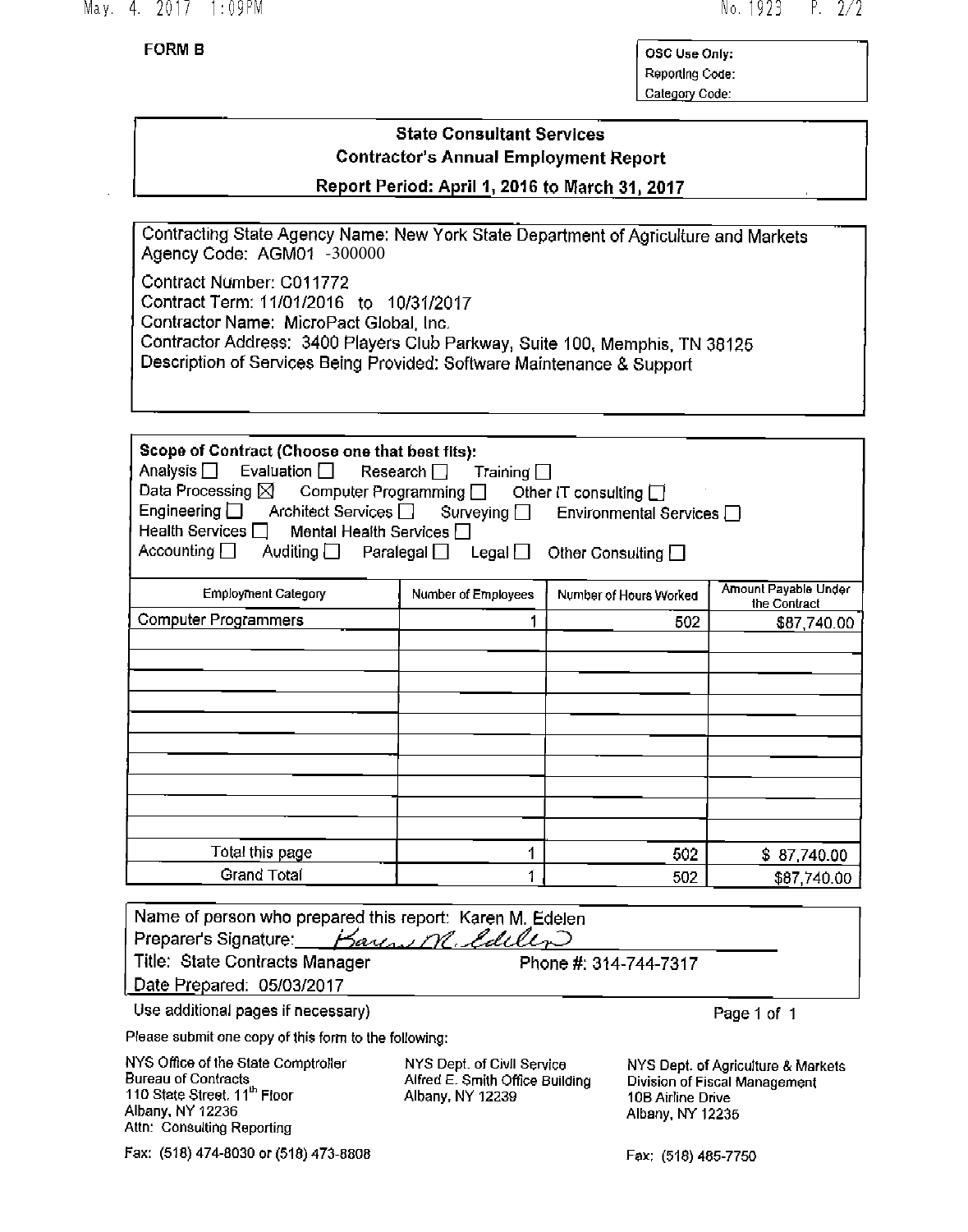**OSC Use Only: Reporting Code: Category Code:** 

### **State Consultant Services Contractor's Annual Employment Report**

Report Period: April 1, 2016 to March 31, 2017

Contracting State Agency Name: NYSDAM Agency Code: 300000 Contract Number: Toll741 Contract Term: 511116 to  $V$ 130211 Contractor Name: Farmers Market Federation of NY<br>Contractor Address: 117 High bridge St., Ste U1, Feyette Ville, NY 15066

| Scope of Contract (Choose one that best fits):<br>Analysis <sup>[1]</sup><br>Evaluation $\Box$<br>Data Processing<br>Computer Programming<br>Engineering $\square$<br>Architect Services<br>Health Services <b>N</b><br>Mental Health Services<br>Accounting $\square$<br>Auditing $\square$ | Research $\Box$<br>Training<br>Surveying $\square$<br>Paralegal O<br>Legal $\square$ | Other IT consulting $\Box$<br>Environmental Services  <br>Other Consulting X |                                                                            |
|----------------------------------------------------------------------------------------------------------------------------------------------------------------------------------------------------------------------------------------------------------------------------------------------|--------------------------------------------------------------------------------------|------------------------------------------------------------------------------|----------------------------------------------------------------------------|
| <b>Employment Category</b>                                                                                                                                                                                                                                                                   | <b>Number of Employees</b>                                                           | <b>Number of Hours Worked</b>                                                | <b>Amount Payable Under</b><br>the Contract                                |
| $-1011.00$                                                                                                                                                                                                                                                                                   |                                                                                      | 760                                                                          | 930,400                                                                    |
| $15 - 119989$                                                                                                                                                                                                                                                                                |                                                                                      | 200                                                                          | 5200                                                                       |
|                                                                                                                                                                                                                                                                                              |                                                                                      |                                                                              |                                                                            |
|                                                                                                                                                                                                                                                                                              |                                                                                      |                                                                              |                                                                            |
| Total this page<br><b>Grand Total</b>                                                                                                                                                                                                                                                        | 0                                                                                    | 0                                                                            | \$0.00                                                                     |
|                                                                                                                                                                                                                                                                                              | $\overline{z}$                                                                       | 860                                                                          | 33,100                                                                     |
| Name of person who prepared this report:<br>Preparer's Signature: / Vlann<br>Title: Executive Pirecte<br>Date Prepared: $\sqrt{12}$ (7)                                                                                                                                                      |                                                                                      | Diage Vegger<br>Phone #:<br>$315 - 400 - 1447$                               |                                                                            |
| Use additional pages if necessary)                                                                                                                                                                                                                                                           |                                                                                      |                                                                              | Page<br>$\begin{array}{cc} 1 & \text{of} \end{array}$                      |
| Please submit one copy of this form to the following:                                                                                                                                                                                                                                        |                                                                                      |                                                                              |                                                                            |
| NYS Office of the State Comptroller<br><b>Bureau of Contracts</b><br>110 State Street, 11 <sup>th</sup> Floor<br>Albany, NY 12236<br><b>Attn: Consulting Reporting</b>                                                                                                                       | NYS Dept. of Civil Service<br>Alfred E. Smith Office Building<br>Albany, NY 12239    | <b>10B Airline Drive</b><br>Albany, NY 12235                                 | NYS Dept. of Agriculture & Markets<br><b>Division of Fiscal Management</b> |
| Fax: (518) 474-8030 or (518) 473-8808                                                                                                                                                                                                                                                        |                                                                                      | Fax: (518) 485-7750                                                          |                                                                            |